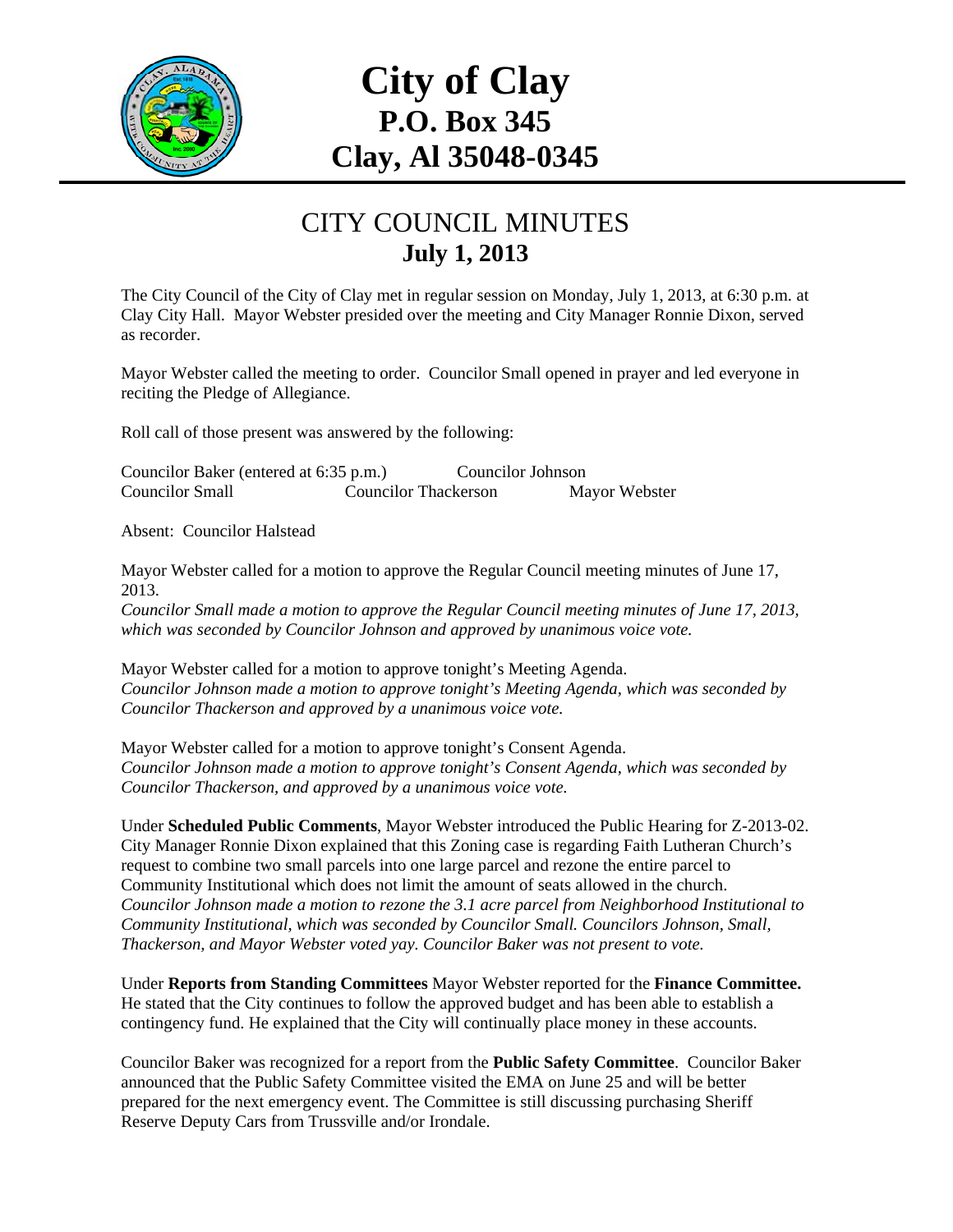

Councilor Halstead was not present for a report from the **Committee on Annexations, Business Development, and the Building Inspections Department**.

Under **Committee on Schools, Seniors Advisory Board Liaison and Planning and Zoning Councilor Ex-Officio**, Councilor Johnson announced the Seniors would visit Full Moon BBQ on Wednesday, July 3. She thanked the Living Word Church for cleaning the storage room at the Community Center.

Councilor Small was recognized for a report from the **Public Works Department and Library Board** and he announced that the summer reading program has 200 participants and Clay's library circulation is higher than usual. Councilor Small informed the Council that Mr. Tom Blake has resigned from the Library Board and that Christy Steely has been nominated to fill his spot. *Councilor Small made a motion to confirm the nomination of Christy Steely to the Library Board, which was seconded by CouncilorJohnson and approved by a unanimous voice vote.* 

**Councilor Thackerson** was recognized for a report on the **Parks and Recreation Board.** He stated that he is working to find a solution for soccer, the disc golf course is well on its way to being complete, and that the Park Board will meet on July 8.

Under **Reading of Petitions, Applications, Complaints, Appeals, Communications, etc.,** Mayor Webster announced that there were none.

Under the **City Manager's Report**, City Manager Ronnie Dixon reported the account balances in the General Fund =  $$264,928.82$ ; Senior Citizens Fund =  $$2,671.94$ ; Library Fund =  $$1,643.70$ ; Contractors Bond =  $$124,035.35$ ; Capital Improvement Fund =  $$261,194.65$ ; 4 & 5 Cent Gasoline Fund = \$142,900.93; 7 Cent Gasoline Fund = \$166,289.71; Ballpark Revenue = \$67,134.33; Ballpark Expense = -\$55,095.19; General Fund Contingency Fund = \$50,000.00; General Fund Road Paving Projects =  $$50,000.00$ ; and BBT AMFUND Payment Fund =  $$18,750.00$ .

Mr. Dixon explained that the city had recently given Cosby Lake a shock treatment and reviewed the findings and recommendations for stocking Cosby Lake to balance the fish populations. He stated that the recommendation from Davis Fish Farms is to stock 6,000 bluegill this year at the cost of \$4,050.00 and to stock approximately 20,000 Threadfin shad in the spring of 2014 at the cost of \$3,000.00.

*Councilor Thackerson made a motion to stock Cosby Lake according to Davis Fish Farms recommendations, to be paid from the General Fund. The motion was seconded by Councilor Baker and approved by a unanimous voice vote.* 

The Council discussed the recommendations for catch and release guidelines and Mayor Webster stated that the city will erect signs at Cosby Lake with the guidelines. Councilor Thackerson and Mayor Webster addressed littering at Cosby Lake and thanked all citizens who pick up trash at the lake.

Mr. Dixon then discussed the Current Land Use Map. He explained that the Planning and Zoning Commission has explored the properties of the city and have created a map based on each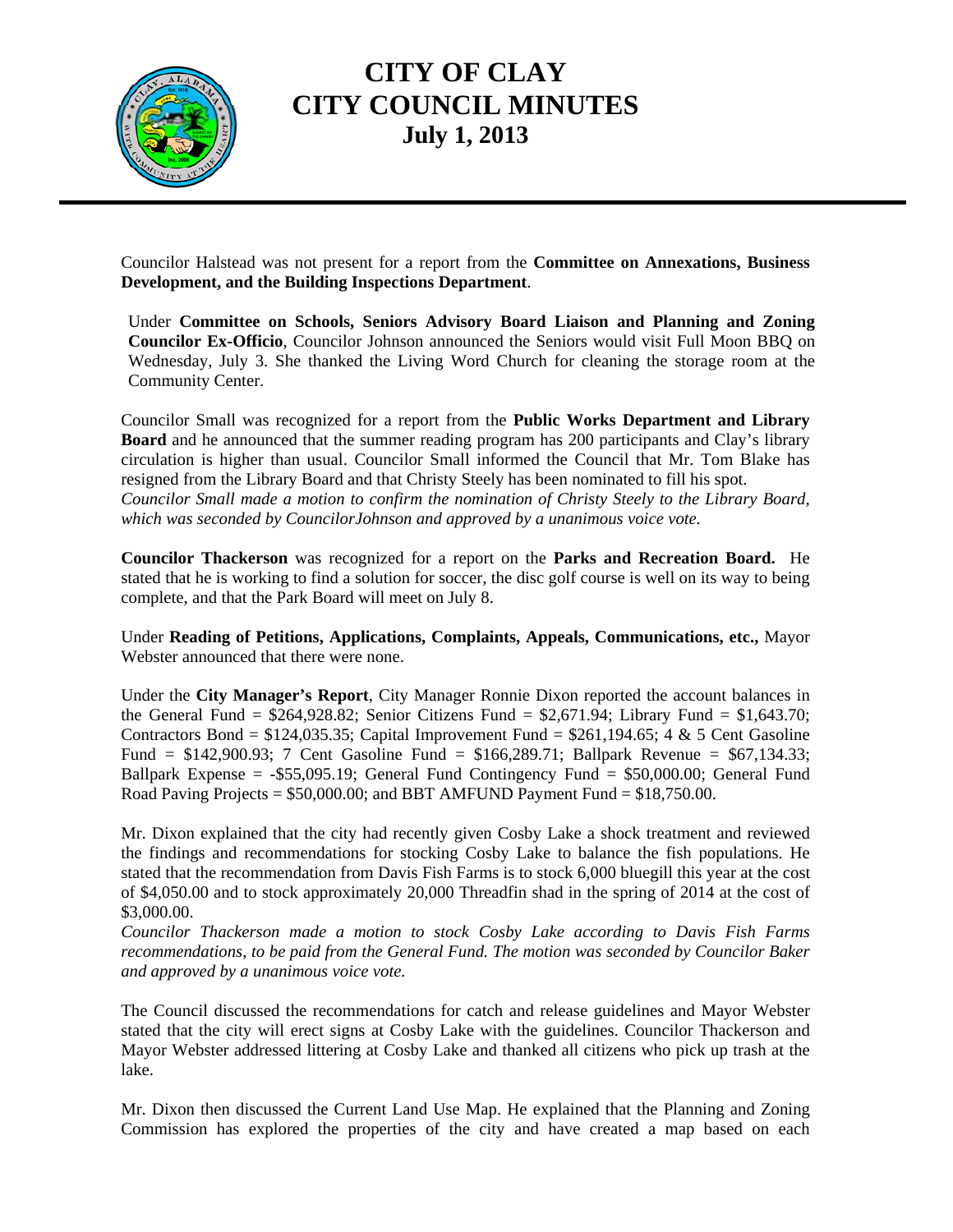

property's current use. He further explained that the current land use map is a prerequisite to creating a future land use map and plan.

*Councilor Johnson made a motion to approve the current land use map, which was seconded by Councilor Thackerson and approved by a unanimous voice vote.* 

Mr. Dixon then discussed the 2010 Zoning Map. He explained that the Planning and Zoning Commission created an updated Zoning Map in 2010, but that the map was never brought before the Council for approval. The Council opted to table the vote on this until they had more time to review the 2010 Zoning Map.

Under **Resolutions, Ordinances, Orders and Other Business** Mayor Webster called for a motion to enter into unanimous consent.

*Councilor Johnson made a motion to suspend the regular rules of order and enter into unanimous consent which was seconded by Councilor Small.* 

The motion was put before the Council and a roll call vote was conducted with the results as follows:

Yeas: Councilors Baker, Johnson, Small, Thackerson, and Mayor Webster Nays: None

Mayor Webster introduced Ordinance 2013-17, An Ordinance Amending Ordinance 2007-09, Employee Policy/Handbook, which was read by City Manager Ronnie Dixon.

*Councilor Johnson made a motion to approve Ordinance 2013-17, which was seconded by Councilor Small.* 

The motion was put before the Council and a roll call vote was conducted with the results as follows:

Yeas: Councilors Baker, Johnson, Small, Thackerson, and Mayor Webster Nays: None.

Mayor Webster introduced Ordinance 2013-18, An Ordinance Amending Ordinance 2006-07, Zoning Ordinance, which was read by City Manager Ronnie Dixon.

*Councilor Johnson made a motion to approve Ordinance 2013-18, which was seconded by Councilor Baker.* 

The motion was put before the Council and a roll call vote was conducted with the results as follows:

Yeas: Councilors Baker, Johnson, Small, Thackerson, and Mayor Webster Nays: None

Mayor Webster introduced Resolution 2013-19, A Resolution Amending Resolution 2007-03, A Resolution Creating and Establishing the City of Clay Personnel Board and Placing All Present and Future Employees of the City Under the Jurisdiction of the City of Clay Personnel Board, which was read by City Manager Ronnie Dixon.

*Councilor Baker made a motion to approve Resolution 2013-19, which was seconded by Councilor Johnson.* 

The motion was put before the Council and a roll call vote was conducted with the results as follows:

Yeas: Councilors Baker, Johnson, Small, Thackerson, and Mayor Webster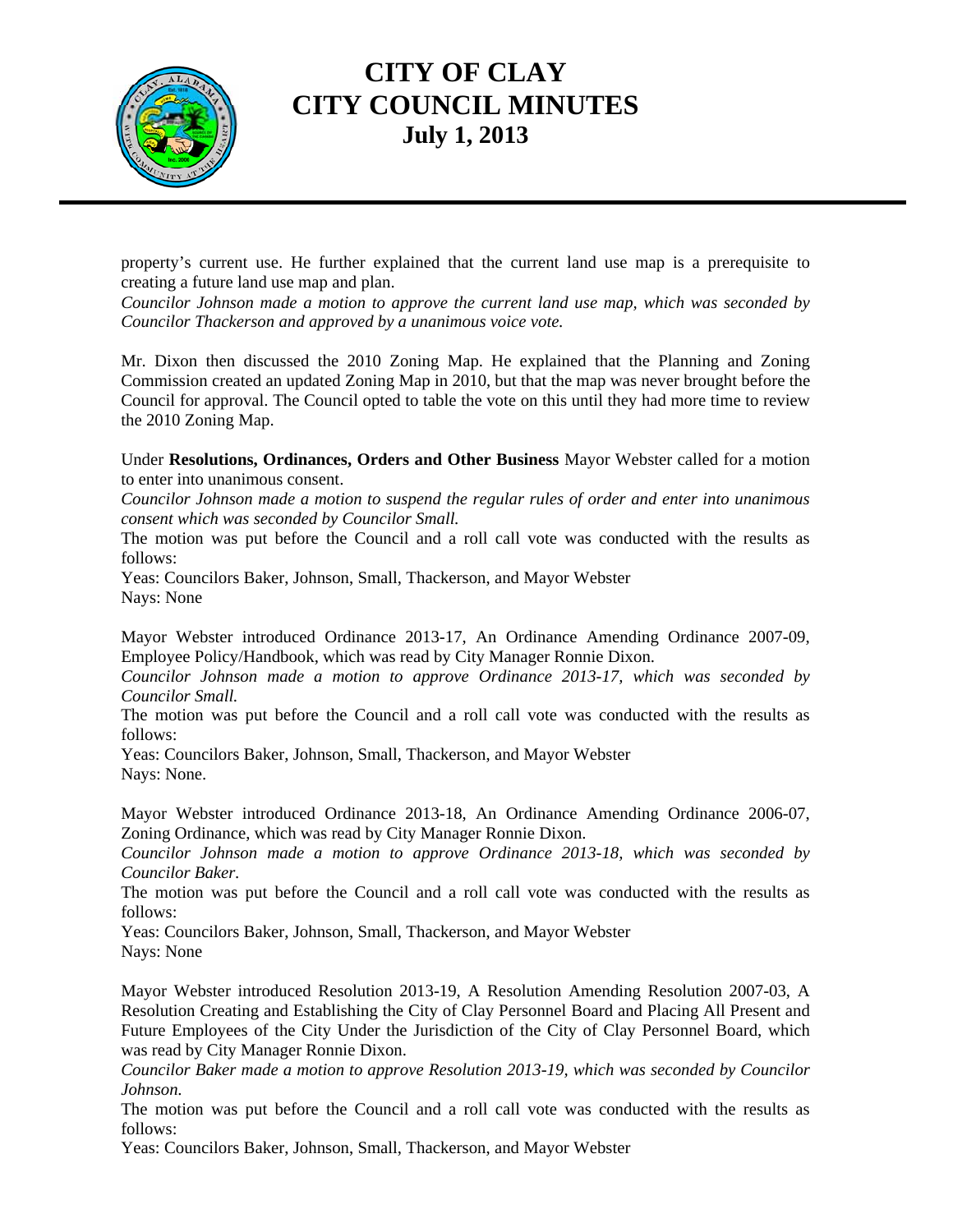

Nays: None

Mayor Webster introduced Resolution 2013-20, A Resolution Repealing Resolution 2007-06, which was read by City Manager Ronnie Dixon.

*Councilor Johnson made a motion to approve Resolution 2013-20, which was seconded by Councilor Thackerson.* 

The motion was put before the Council and a roll call vote was conducted with the results as follows:

Yeas: Councilors Baker, Johnson, Small, Thackerson, and Mayor Webster Nays: None

Mayor Webster introduced Resolution 2013-21, A Resolution Declaring Weeds to be a Public Nuisance and to Eliminate a Nuisance Upon Private Property, which was read by City Manager Ronnie Dixon.

*Councilor Small made a motion to approve Resolution 2013-21, which was seconded by Councilor Baker.* 

The motion was put before the Council and a roll call vote was conducted with the results as follows:

Yeas: Councilors Baker, Johnson, Small, Thackerson, and Mayor Webster Nays: None

Mayor Webster introduced Resolution 2013-22, A Resolution Abating Weeds on the Property Located at 800 Mildred Ann Drive, which was read by City Manager Ronnie Dixon.

*Councilor Small made a motion to approve Resolution 2013-22, which was seconded by Councilor Thackerson.* 

The motion was put before the Council and a roll call vote was conducted with the results as follows:

Yeas: Councilors Baker, Johnson, Small, Thackerson, and Mayor Webster Nays: None

Mayor Webster introduced Resolution 2013-23, A Resolution Abating Weeds on the Property Located at 5208 Chestnut Lane, which was read by City Manager Ronnie Dixon.

*Councilor Small made a motion to approve Resolution 2013-23, which was seconded by Councilor Johnson.* 

The motion was put before the Council and a roll call vote was conducted with the results as follows:

Yeas: Councilors Baker, Johnson, Small, Thackerson, and Mayor Webster Nays: None

Mayor Webster introduced Resolution 2013-24, A Resolution Abating Weeds on the Property Located at 7858 Bridget Circle, which was read by City Manager Ronnie Dixon.

*Councilor Small made a motion to approve Resolution 2013-24, which was seconded by Councilor Thackerson.* 

The motion was put before the Council and a roll call vote was conducted with the results as follows:

Yeas: Councilors Baker, Johnson, Small, Thackerson, and Mayor Webster